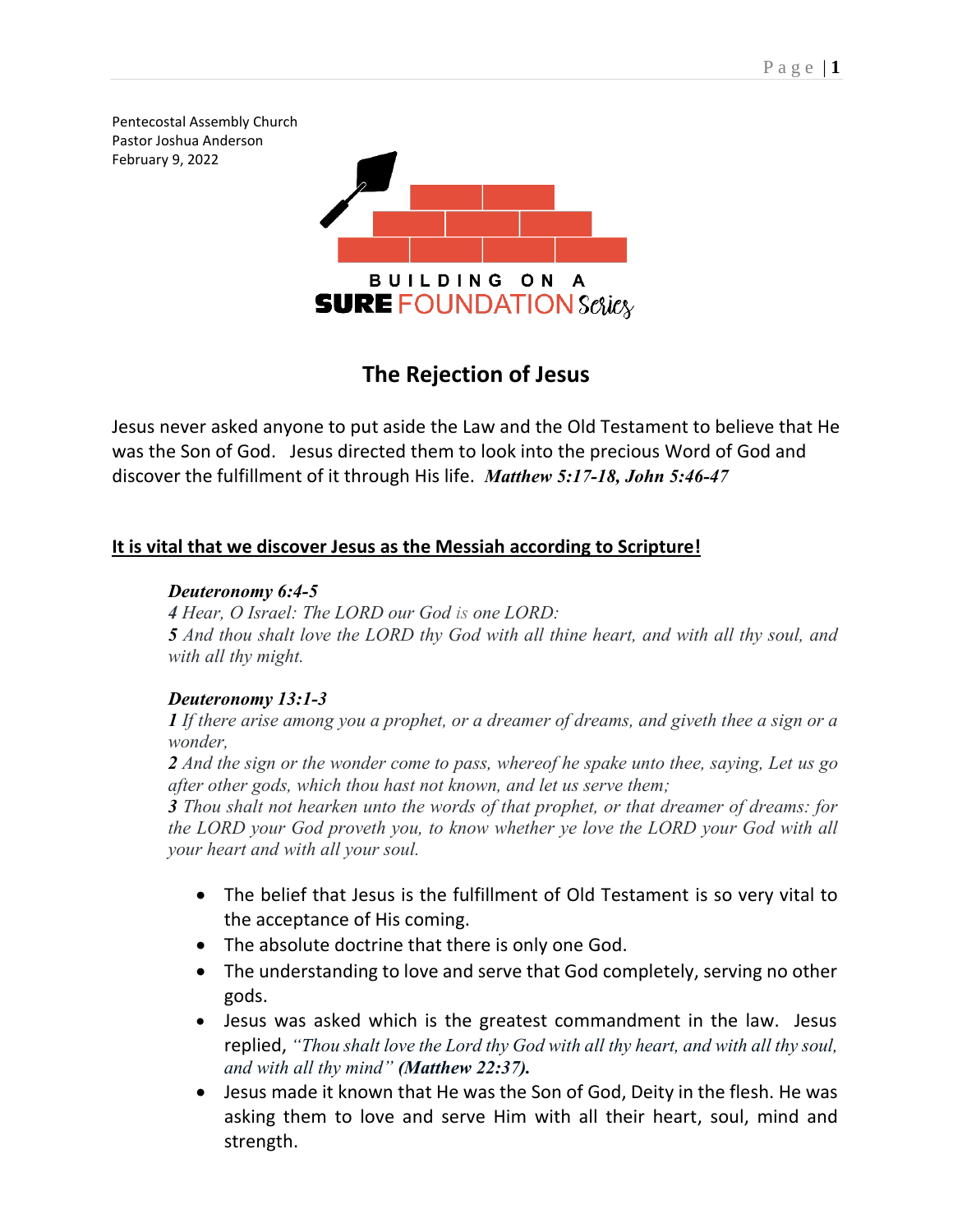# *Jesus told them to seek Him out in prophesy, yet they would not see.*

• They rejected Jesus because He claimed to be the Son of God.

*John 5:18 Therefore the Jews sought the more to kill him, because he not only had broken the sabbath, but said also that God was his Father, making himself equal with God.*

- Jesus faced rejection of His miracle works.
- In Matthew 8, Jesus encountered two men that were possessed with devils. Jesus delivered them of the devils. *"They went into the herd of swine: and, behold, the whole herd of swine ran violently down a steep place into the sea, and perished in the waters" (Matthew 8:32).* When it was told back in the city what had happened, *"The whole city came out to meet Jesus: and when they saw him, they besought him that he would depart out of their coasts" (Matthew 8:34).*
- They rejected Jesus when He preached conviction of their deeds.

## *Luke 4:28-29*

*28 And all they in the synagogue, when they heard these things, were filled with wrath,*

*29 And rose up, and thrust him out of the city, and led him unto the brow of the hill whereon their city was built, that they might cast him down headlong.*

• Their rejection was because their deeds were evil.

## *John 3:16-19*

*16 For God so loved the world, that he gave his only begotten Son, that whosoever believeth in him should not perish, but have everlasting life. 17 For God sent not his Son into the world to condemn the world; but that the world through him might be saved.*

*18 He that believeth on him is not condemned: but he that believeth not is condemned already, because he hath not believed in the name of the only begotten Son of God.*

*19 And this is the condemnation, that light is come into the world, and men loved darkness rather than light, because their deeds were evil.*

*John 1:10-12*

*10 He was in the world, and the world was made by him, and the world knew him not. 11 He came unto his own, and his own received him not.*

*12 But as many as received him, to them gave he power to become the sons of God, even to them that believe on his name:*

# *Never doubt, for Scripture prophesied of this rejection also.*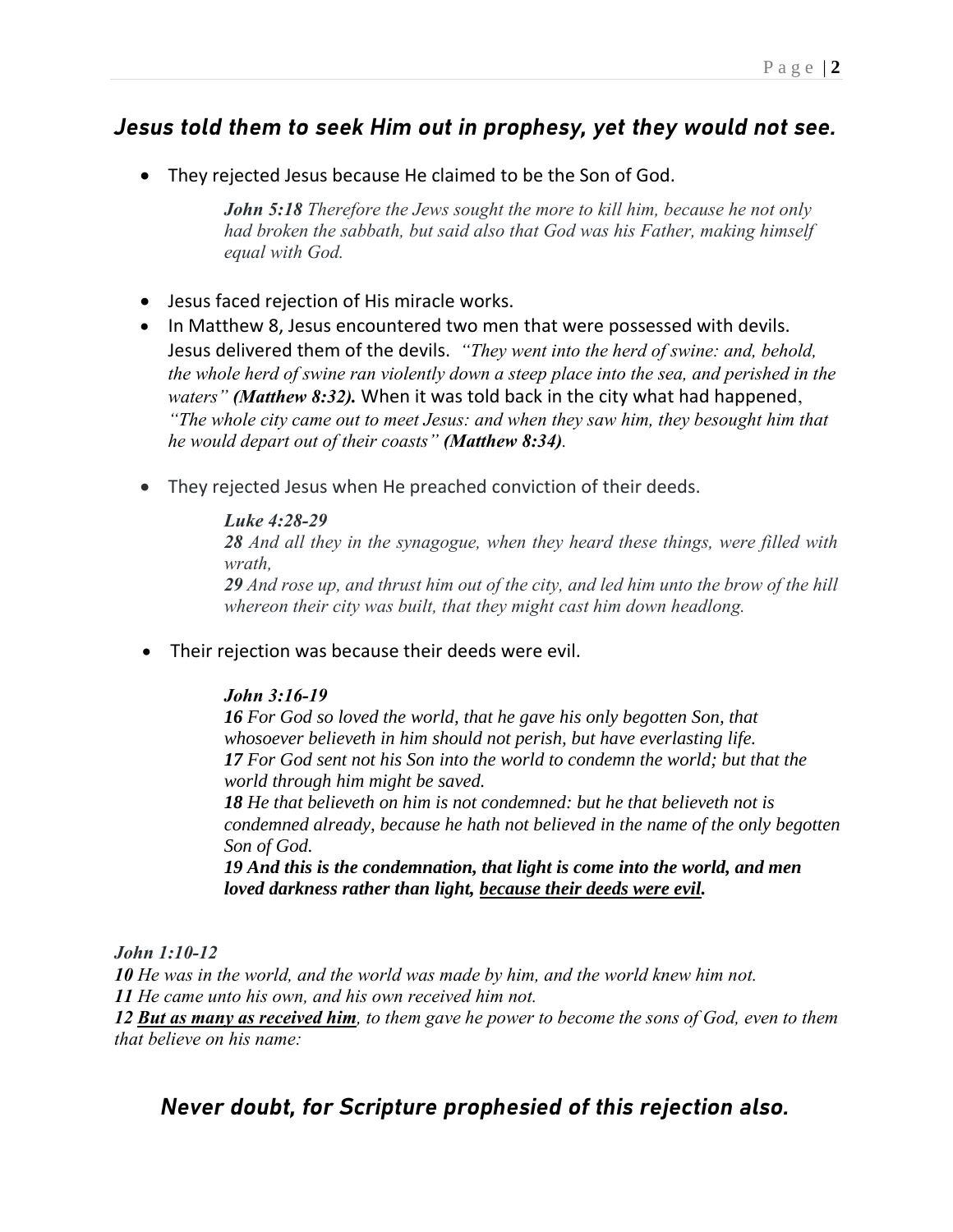## **The Arm of the Lord**

**Isaiah 53:1** *Who hath believed our report? and to whom is the arm of the LORD revealed?*

God is a spirit. The Spirit of God has no hands, feet or body. Yet often in Scripture, God is portrayed by the attributes of the human body (mighty hand, outstretched arm, strong arm). There is a particular phrase describing God's work throughout the Old Testament. Simply, the Arm of the Lord.

• The Arm of the Lord is the strength or power of God.

*Psalm 98:1 O sing unto the LORD a new song; for he hath done marvellous things: his right hand, and his holy arm, hath gotten him the victory.*

• The phrase "Arm of the Lord" has its origination in the story of deliverance out of Egypt.

## *Exodus 6:5-6*

*5 And I have also heard the groaning of the children of Israel, whom the Egyptians keep in bondage; and I have remembered my covenant. 6 Wherefore say unto the children of Israel, I am the LORD, and I will bring you out from under the burdens of the Egyptians, and I will rid you out of their bondage, and I will redeem you with a stretched out arm, and with great judgments:*

• The Arm of the Lord was the testimony of salvation/power to the people of God.

*1 Kings 8:42 (For they shall hear of thy great name, and of thy strong hand, and of thy stretched out arm;) when he shall come and pray toward this house;*

*Jeremiah 32:21 And hast brought forth thy people Israel out of the land of Egypt with signs, and with wonders, and with a strong hand, and with a stretched out arm, and with great terror;*

• The Arm of the Lord became the prophetic future of God's Salvation.

*Isaiah 59:16 And he saw that there was no man, and wondered that there was no intercessor: therefore his arm brought salvation unto him; and his righteousness, it sustained him.*

#### *Isaiah 63:4-5*

*4 For the day of vengeance is in mine heart, and the year of my redeemed is come. 5 And I looked, and there was none to help; and I wondered that there was none to uphold: therefore mine own arm brought salvation unto me; and my fury, it upheld me.*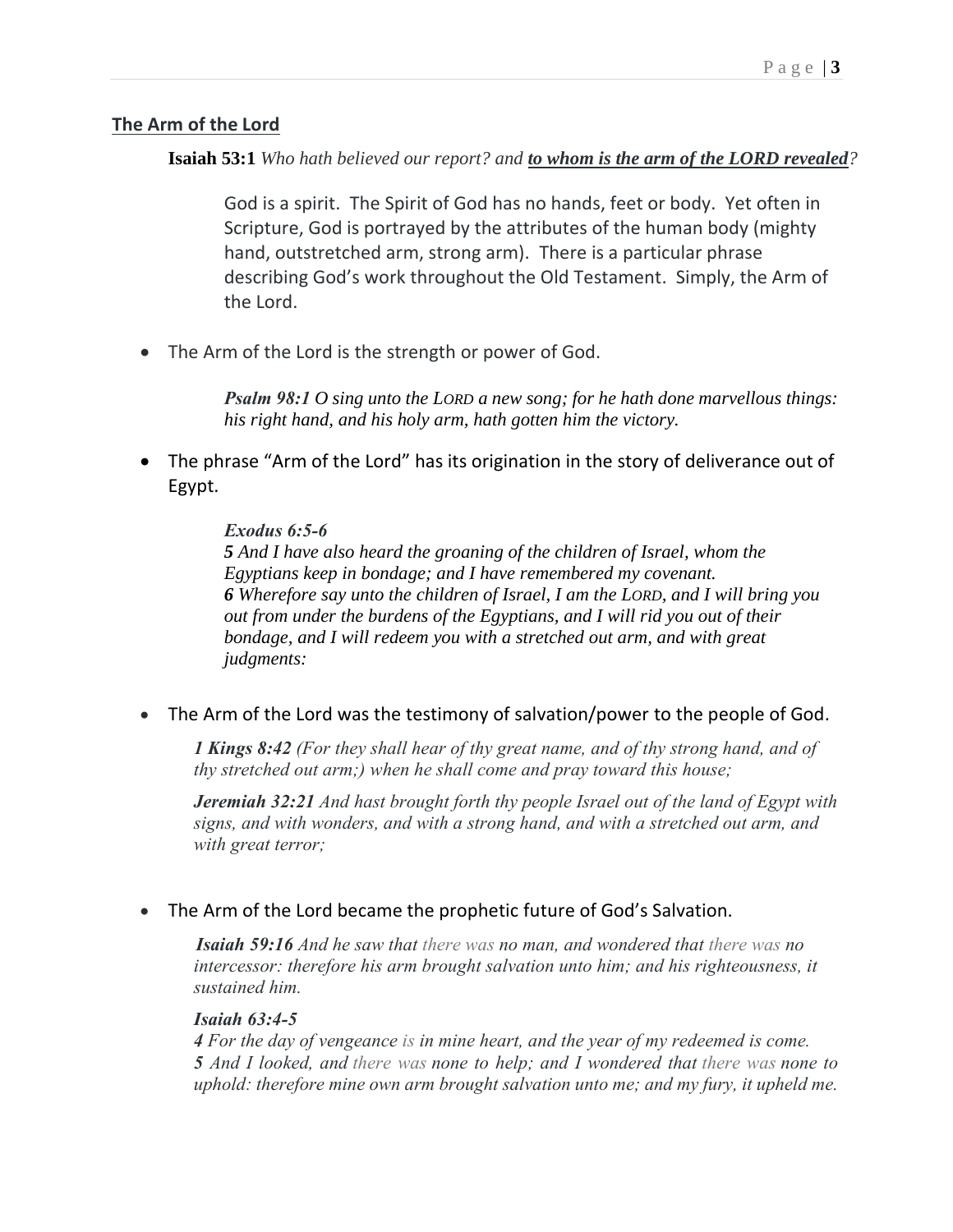## **Who is the Arm of the Lord according to Isaiah 53?**

### *Isaiah 53:1-2*

*1 Who hath believed our report? and to whom is the arm of the LORD revealed? 2 For he shall grow up before him as a tender plant, and as a root out of a dry ground: he hath no form nor comeliness; and when we shall see him, there is no beauty that we should desire him.*

- These first two verses introduce the **vast unbelief** concerning **the anointed one** at His coming.
- Verse two tells us "*he hath no form nor comeliness."*
- Here it refers to the appearance of the Messiah, as having nothing that was answerable to their expectations. He had no robes of royalty; no diadem sparkling on his brow; no splendid retinue; no gorgeous array. *Albert Barnes Commentary*

*Isaiah 53:3 He is despised and rejected of men; a man of sorrows, and acquainted with grief: and we hid as it were our faces from him; he was despised, and we esteemed him not.*

• The rejection of Jesus began among His own nation and people.

*John 1:11 He came unto his own, and his own received him not.*

## *Isaiah 53:4-7*

*4 Surely he hath borne our griefs, and carried our sorrows: yet we did esteem him stricken, smitten of God, and afflicted.*

*5 But he was wounded for our transgressions, he was bruised for our iniquities: the chastisement of our peace was upon him; and with his stripes we are healed.*

*6 All we like sheep have gone astray; we have turned every one to his own way; and the LORD hath laid on him the iniquity of us all.*

*7 He was oppressed, and he was afflicted, yet he opened not his mouth: he is brought as a lamb to the slaughter, and as a sheep before her shearers is dumb, so he openeth not his mouth.*

- **Without doubt, Jesus Christ fulfills the complete narrative of Isaiah 53.**
	- o **Despised & Rejection**
	- o **Stricken, Smitten & Slain**
	- o **The Willing Substitute**
- JFB Commentary speaks of Isaiah 52:13 to the end of chapter 53 as such. "The correspondence with the life and death of Jesus Christ is so minute, that it could not have resulted from conjecture or accident. An impostor could not have shaped the course of events so as to have made his character and life appear to be a fulfillment of it. The writing is, moreover, declaredly prophetic."